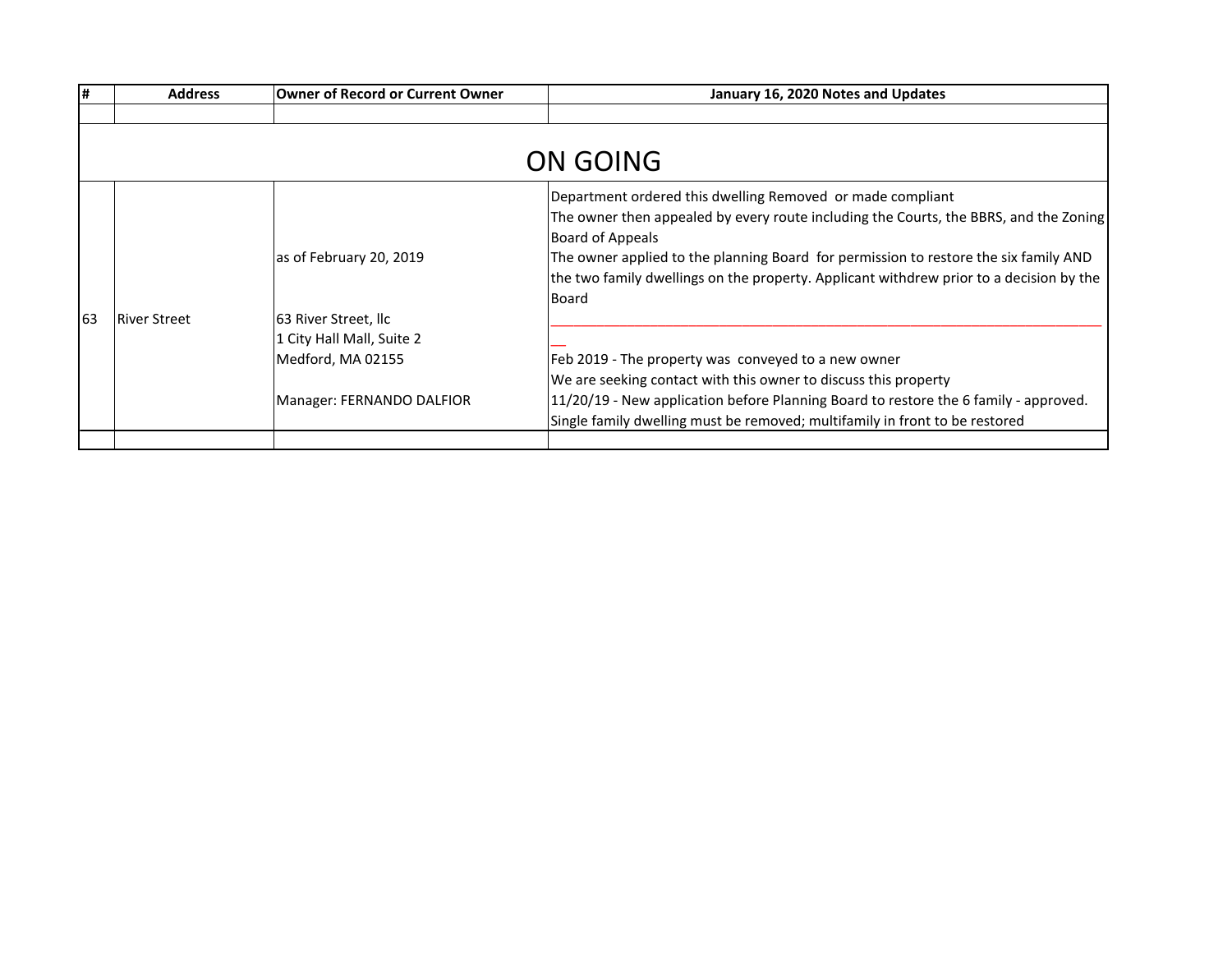## 66 Central Street Southbridge RE, LLC 8/23/16 - Inspect on Police Complaint - Order sent to correct 8/29/16 - Court Hearing - Order to initiate condemnation 9/22/16 - BOH hearing - Declared dwelling "Unfir For Human Habitation" 1/27/17 - Transfer of ownership 9/21/17 - Order to Demolish 11/2/17 - Court Hearing - Court Order to remove the dwelling 11/9/17 - Agreement with owner to save tthe dwelling 1/2/18 - No significant progress - Hearing on contempt - Owner did not appear 7/16/18 - Court - Order establishing a schedule to repair 8/27/18 - 11/16/18 - Several reinspections - insignificant progress 12/3/18 - Case filed on Contempt 1/9/19 - Internal hearing under MGL ch40 57 to determine if a permit could be issued 2/13/19 - Case on Contempt - Owner did not appear 2/20/19 - Filed a concurrent case on contempt 3/13/19 - Hearing before the court; Case continued to April 3, 2019 3/00/2019 - Settlement prepared for Judge signature 4/1/19 - Owner enters into agreement for payment of back taxes 4/1/19 - Owner submits an application for a building permit with CAD plans 4/3/19 - Court confirms settlement agreement 5/24/19 - Notice to owner that application is incomplete 8/20/19 - Permit to renovate 12/8/19 - First inspection on renovation - No progress noted, inspection failed Department ordered it removed in February 2019 20 | Brick Row | Hollingworth, Lynn A & James Board of Survey (MGL ch 143) met in April supporting the finding that it is an unsafe building 2nd order to demolish was issued on the owner and lien holders on 5/1/19 allowing 14 days Bank (citibank) has just filed action to foreclose 01/16/20 - New inspection - multiple violations - Order will be issued to bank 44 Hamilton Street Myrad Designs LLC New owner - a newspaper company Owner is working with Economic Development - Proposal for assistance to renovate. CDBG Grant is proposed to repair Façade Owner will address interior NEW PRIORITY CONCERNS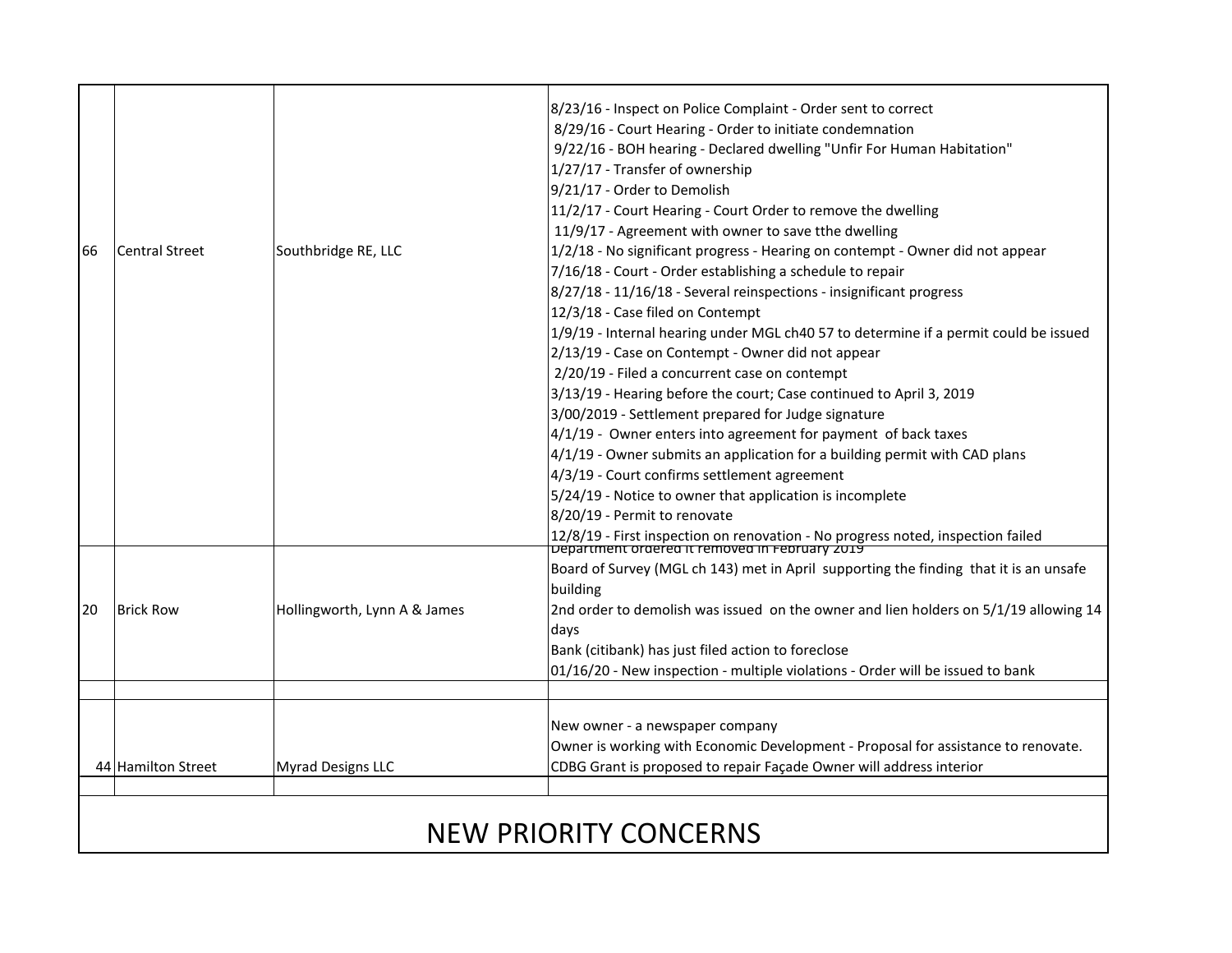| 361 Worcester Street | <b>Arthur Bainton</b><br>316 Worcester Street<br>Southbridge, MA | Record of ongoing blighted conditions since 2004<br>4/13/17 - Board of Health Order to Correct<br>5/15/17 - Case filed in Worcester Court - Owner has relocated, Cannot find<br>current location of owner for constable service<br>12/4/17 - Owner is located in New York State, Town files motion for alternate<br>service<br>12/6/19 - Town files second Petition to Enforce<br>12/18/17 - Court enters an order to comply with the Board of Health Order<br>4/18/18 - Notice to owner to comply with the court order or the town will file for<br>contempt<br>6/10/19 - Motion by the Town for Contempt<br>6/10/19 - Order of the Court to comply or Town will seek Receivership<br>8/26/19 - Court sets a review date of September 30<br>9/30/19 - Petition for Receiver filed by the Town of Southbridge<br>11/13/19 - Court authorizes receivership for the Property<br>Board of Health contacts three potential receivers for this project<br>1/9/2020 - Board of Health approves a receiver. Candidate will be proposed to<br>the Court for appointment. |
|----------------------|------------------------------------------------------------------|------------------------------------------------------------------------------------------------------------------------------------------------------------------------------------------------------------------------------------------------------------------------------------------------------------------------------------------------------------------------------------------------------------------------------------------------------------------------------------------------------------------------------------------------------------------------------------------------------------------------------------------------------------------------------------------------------------------------------------------------------------------------------------------------------------------------------------------------------------------------------------------------------------------------------------------------------------------------------------------------------------------------------------------------------------------|
|                      |                                                                  |                                                                                                                                                                                                                                                                                                                                                                                                                                                                                                                                                                                                                                                                                                                                                                                                                                                                                                                                                                                                                                                                  |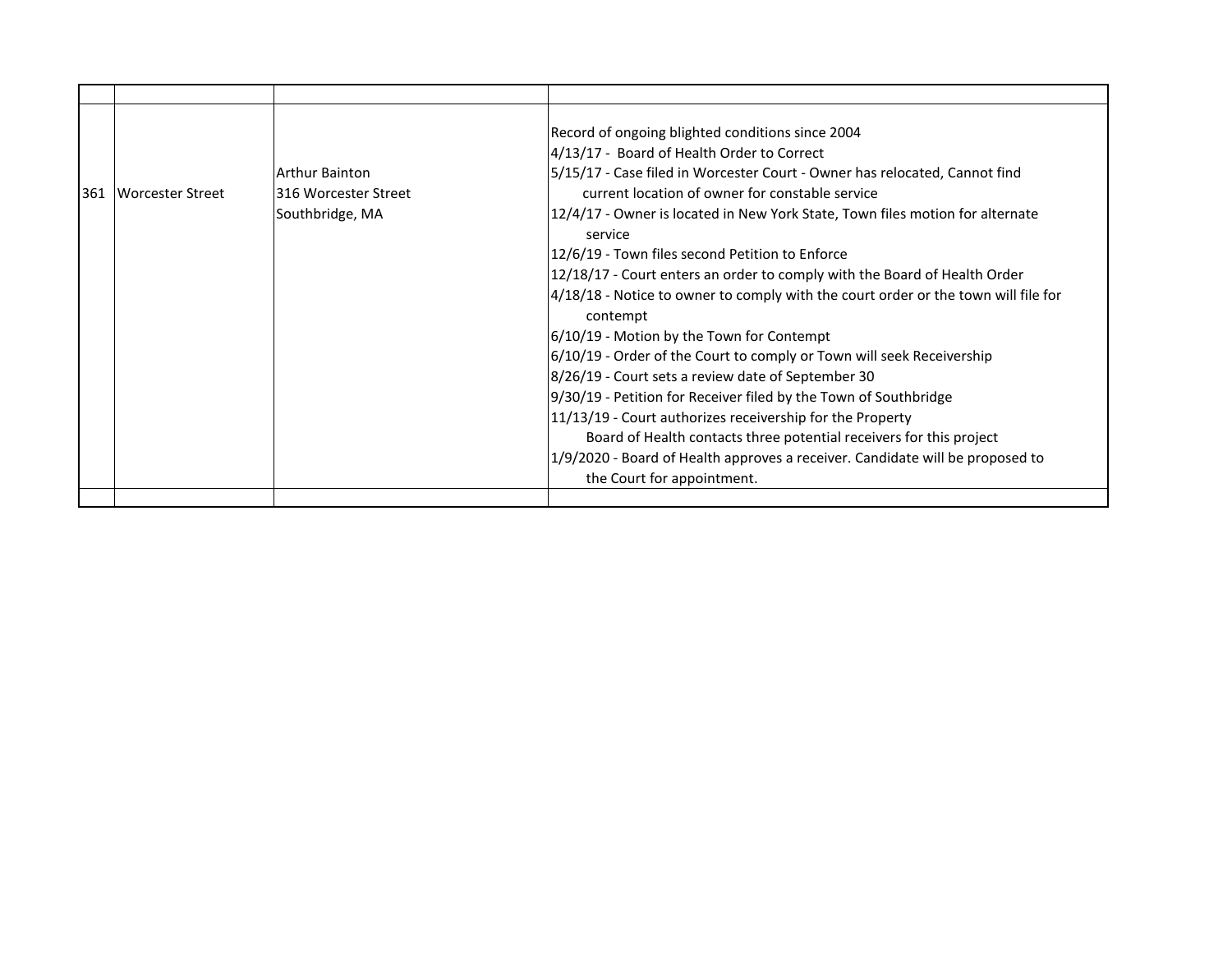|     |                  |                           | 3/2017: inspection as a blighted property/ orders to correct                                                                                  |
|-----|------------------|---------------------------|-----------------------------------------------------------------------------------------------------------------------------------------------|
|     |                  |                           | May 2017: court process/ court order for full inspection                                                                                      |
|     |                  |                           | 8/1/17: full inspection/ order to correct                                                                                                     |
|     |                  |                           | 8/7/17: water service to entire dwelling terminated                                                                                           |
|     |                  |                           | 8/30/17: BOH declared "Unfit for Human Habitation" Boarded and placarded by the                                                               |
|     |                  |                           | Town                                                                                                                                          |
|     |                  |                           | 10/17/17: Atty. Gen. accepted into Receivership program                                                                                       |
|     |                  |                           | 2018: Court approves receivership; currently seeking receiver willing to take project                                                         |
| 215 | Hamilton Street  | Alan King, Sr.            | 2/19/19 - Contact from Prospective reciever seeking access to dwelling                                                                        |
|     |                  |                           | 3/13/19 - Walk through with Receiver - He has expressed interest                                                                              |
|     |                  |                           | April 2019 - Notification from potential receiver that he is not interested due to                                                            |
|     |                  |                           | economics                                                                                                                                     |
|     |                  |                           | Motion in the Court to remove as a receivership candidate due to four receivers                                                               |
|     |                  |                           | refusing interrest                                                                                                                            |
|     |                  |                           | Re catagorized as a priority blighted property                                                                                                |
|     |                  |                           | 3/21/19 -New Owner by forclosure deed                                                                                                         |
|     |                  |                           | 8/8/19 - Order sent to Bank (owner) to remove or restore                                                                                      |
|     |                  |                           |                                                                                                                                               |
|     |                  |                           | Property is neglected, has been previously un-secure, broken/damaged exterior                                                                 |
|     |                  |                           | elements, and overgrown                                                                                                                       |
|     |                  |                           | 1/16/20 - Inspection - Conditions of blight recorded                                                                                          |
|     | 36 Thomas Street | <b>Marie Quattrocelli</b> |                                                                                                                                               |
|     |                  |                           |                                                                                                                                               |
|     |                  |                           | Property is neglected, tree through roof, open to elements and rodents,<br>overgrown and having an excessive accumulation of trash and debris |
|     |                  |                           | 1/16/20 - Inspection - Conditions of blight recorded                                                                                          |
|     | 20 Brick Row     | Lynn Hollinsworth         |                                                                                                                                               |
|     |                  |                           |                                                                                                                                               |
|     |                  |                           | Department ordered it removed in February 2019                                                                                                |
|     |                  |                           | Board of Survey (MGL ch 143) met in April supporting the finding that it is an unsafe                                                         |
|     |                  |                           | building                                                                                                                                      |
| 56  | Main Street      | <b>Aldat Realty Trust</b> | 2nd order to demolish was served on current owners of record and all identified lien                                                          |
|     |                  |                           | holders on                                                                                                                                    |
|     |                  |                           | 5/1/19 allowing 14 days to comply. We will be consulting with Attorney on steps to                                                            |
|     |                  |                           | move forward                                                                                                                                  |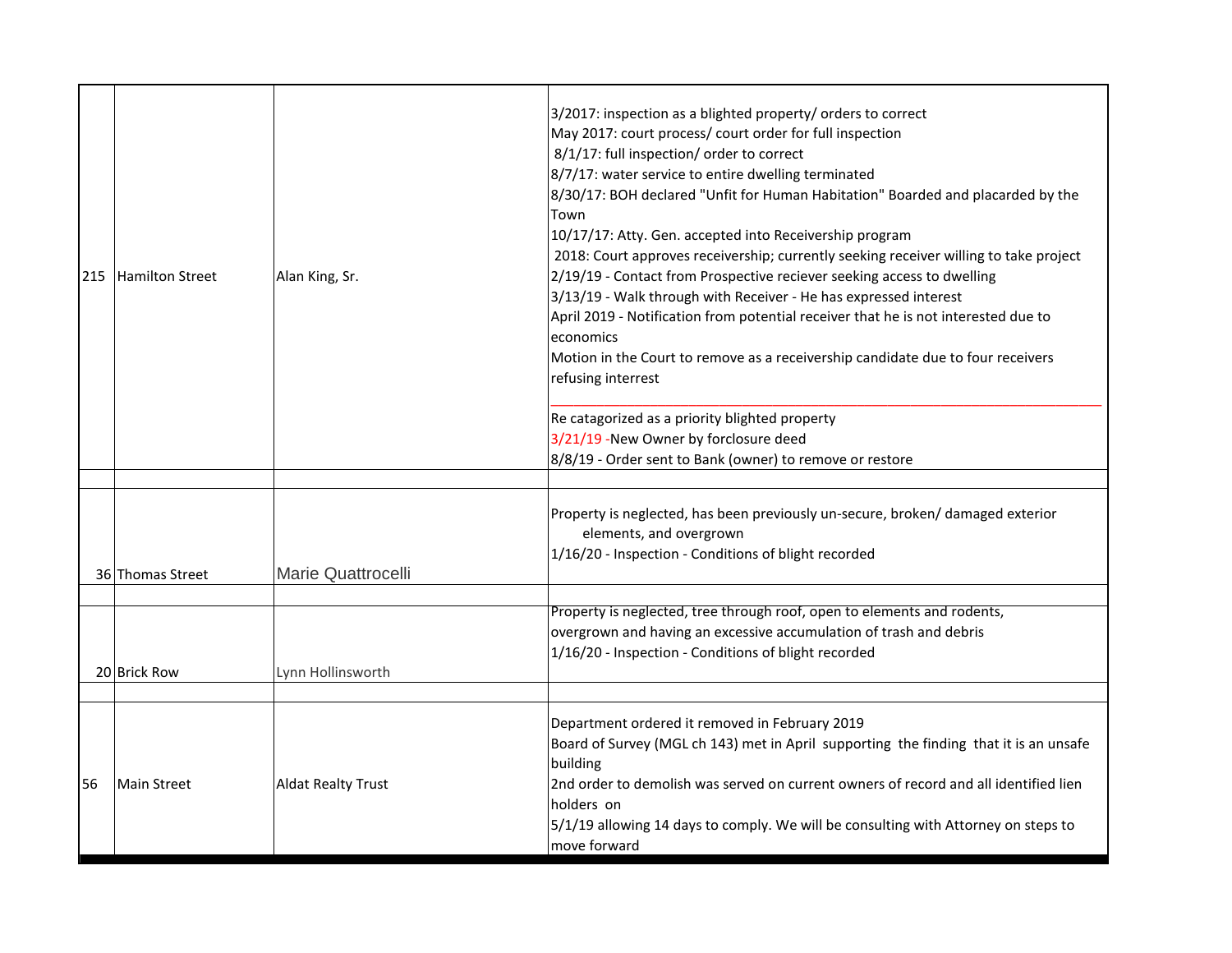|                 | <b>Demolished Properties</b>                |                                                     |                                                                                                                                                                                           |
|-----------------|---------------------------------------------|-----------------------------------------------------|-------------------------------------------------------------------------------------------------------------------------------------------------------------------------------------------|
|                 |                                             |                                                     |                                                                                                                                                                                           |
| 58              | Pine Street                                 | Estate of David P. Anderson                         | Demolished- By Town - December 2019                                                                                                                                                       |
| $\overline{80}$ | Hamilton Street                             | Merced, Raoul<br>Signed over to Town of Southbridge | Demolished by Town - January 2019                                                                                                                                                         |
|                 | 9 Rose Street                               | Bessette, Delore                                    | Demolished- By Town - 2018                                                                                                                                                                |
|                 | 784 Main Street                             | LaFleur, Robespierre                                | Demolished- By Town - 2016                                                                                                                                                                |
|                 | 215 Morris Street                           | Maramo, Matthew R                                   | Demolished by Town- CDBG funded - August 2017                                                                                                                                             |
| 38              | <b>Foster Street</b><br>(rear building #42) | Belanger, Marc J Estate of                          | Ordered demolished; Demolished by owner - March 2018                                                                                                                                      |
|                 | 56 Dennison Lane                            | Arrastia, Michelle A                                | Demolished- By Town                                                                                                                                                                       |
|                 | 856 Eastford Road                           | <b>Eastford Holdings Inc</b>                        | Demolished- By Town                                                                                                                                                                       |
|                 | 19 Mill Street                              | Loconto, Ralph & Jean                               | Demolished- By Town                                                                                                                                                                       |
|                 | 53 Worcester Street                         | <b>AKW Circle Trust</b>                             | Demolished- By Town                                                                                                                                                                       |
|                 | 44 Cohasse Street                           | <b>Bandilla Properties LLC</b>                      | Demolished- By Town                                                                                                                                                                       |
|                 | 417 Durfee Street                           | Manthorne, Mark W                                   | Ordered demolished; Demolished by owner                                                                                                                                                   |
|                 | 10 Wardwell Court                           | Southbridge, Town of                                | Demolished- By Town                                                                                                                                                                       |
|                 | 133 West Street                             | Mervyn N Manbodh                                    | Demolished- By Town                                                                                                                                                                       |
|                 | 28 Foster Street                            | Southbridge Town of                                 | Demolished- By Town                                                                                                                                                                       |
|                 |                                             |                                                     | Vacants/ previously-vacant Under Rehab or Re- Occupancy                                                                                                                                   |
| 103             | Charlton Street                             | Cormier, Gregory S                                  | This building was ordered renovated or removed by the Department of Inspection<br><b>Services</b><br>Owner worked with the Town and has restored the building to a non-blighted condition |